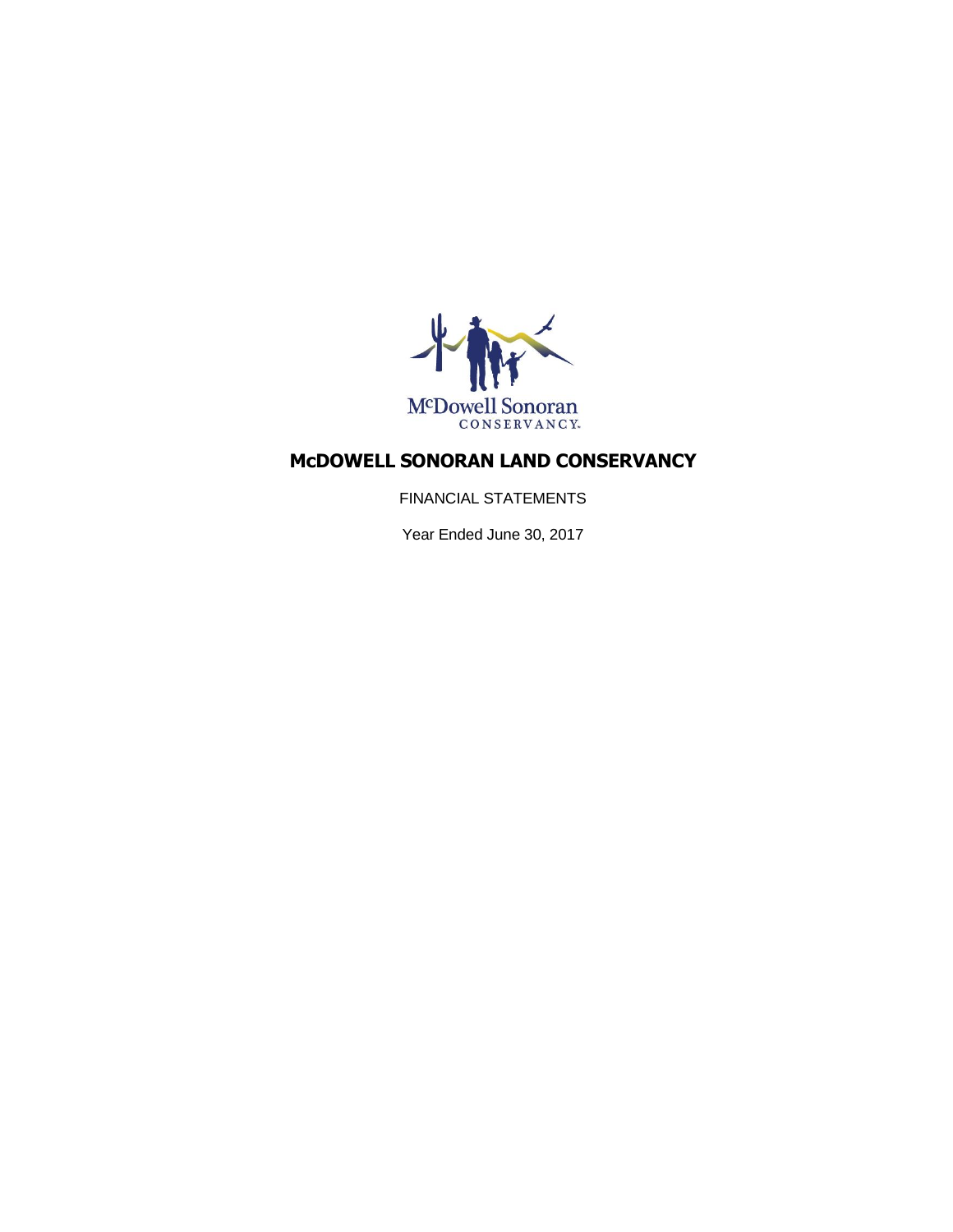FINANCIAL STATEMENTS

Year Ended June 30, 2017

### **CONTENTS**

|                                        | Pages    |
|----------------------------------------|----------|
| <b>INDEPENDENT AUDITOR'S REPORT</b>    |          |
| FINANCIAL STATEMENTS                   |          |
| <b>Statement of Financial Position</b> | 2        |
| <b>Statement of Activities</b>         | 3        |
| <b>Statement of Functional Expense</b> | 4        |
| <b>Statement of Cash Flows</b>         | 5        |
| Notes to Financial Statements          | $6 - 15$ |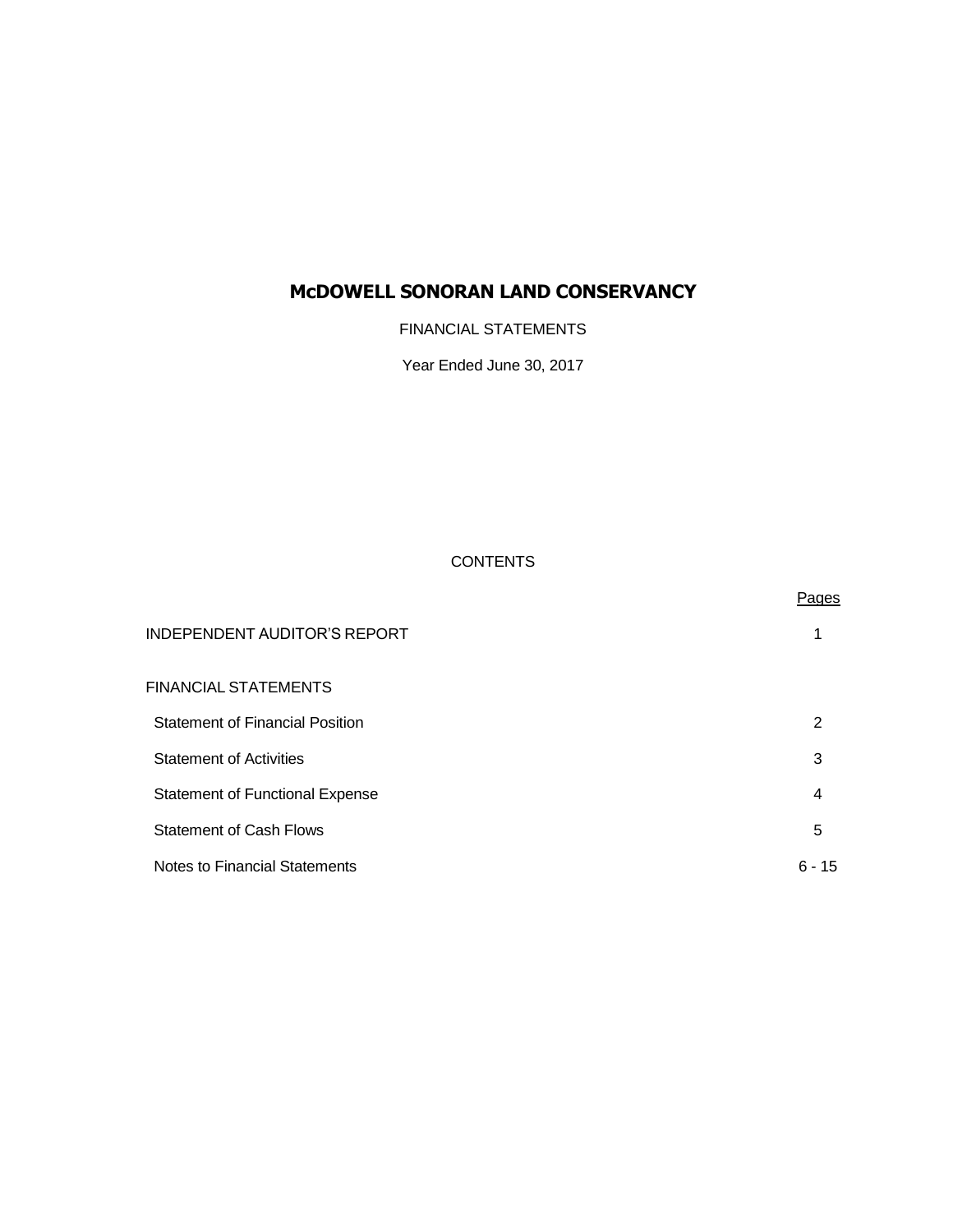

# **Audit, Tax, Management Advisory, Forensic and Internal Control Consulting**

### **INDEPENDENT AUDITOR'S REPORT**

To the Board of Directors of the *McDowell Sonoran Land Conservancy;*

#### **Report on the Financial Statements**

I have audited the accompanying financial statements of McDowell Sonoran Land Conservancy (a nonprofit organization), which comprise the statements of financial position as of June 30, 2017, and the related statements of activities, functional expenses and cash flows for the year then ended, and the related notes to the financial statements.

#### **Management's Responsibility for the Financial Statements**

Management is responsible for the preparation and fair presentation of these financial statements in accordance with accounting principles generally accepted in the United States of America; this includes the design, implementation, and maintenance of internal control relevant to the preparation and fair presentation of financial statements that are free from material misstatement, whether due to fraud or error.

#### **Auditor's Responsibility**

My responsibility is to express an opinion on these financial statements based on my audit. I conducted my audit in accordance with auditing standards generally accepted in the United States of America. Those standards require that I plan and perform the audit to obtain reasonable assurance about whether the financial statements are free from material misstatement.

An audit involves performing procedures to obtain audit evidence about the amounts and disclosures in the financial statements. The procedures selected depend on the auditor's judgment, including the assessment of the risks of material misstatement of the financial statements, whether due to fraud or error. In making those risk assessments, the auditor considers internal control relevant to the entity's preparation and fair presentation of the financial statements in order to design audit procedures that are appropriate in the circumstances, but not for the purpose of expressing an opinion on the effectiveness of the entity's internal control. Accordingly, I express no such opinion. An audit also includes evaluating the appropriateness of accounting policies used and the reasonableness of significant accounting estimates made by management, as well as evaluating the overall presentation of the financial statements.

I believe that the audit evidence I have obtained is sufficient and appropriate to provide a basis for my audit opinion.

#### **Opinion**

In my opinion, the financial statements referred to above present fairly, in all material respects, the statement of financial position of the McDowell Sonoran Land Conservancy as of June 30, 2017, and the results of its operations and its cash flows for the year then ended in accordance with accounting principles generally accepted in the United States of America.

#### **Report on Summarized Comparative Information**

I have previously audited the McDowell Sonoran Land Conservancy's 2015 financial statements and in my report dated September 22, 2016, I expressed an unmodified opinion on those audited financial statements. In my opinion, the summarized comparative information presented herein as of and for the year ended June 30, 2016, is consistent, in all material respects, with the audited financial statements from which it has been derived.

Gregory Michael Cay, CPA, PLLC

Phoenix, Arizona August 31, 2017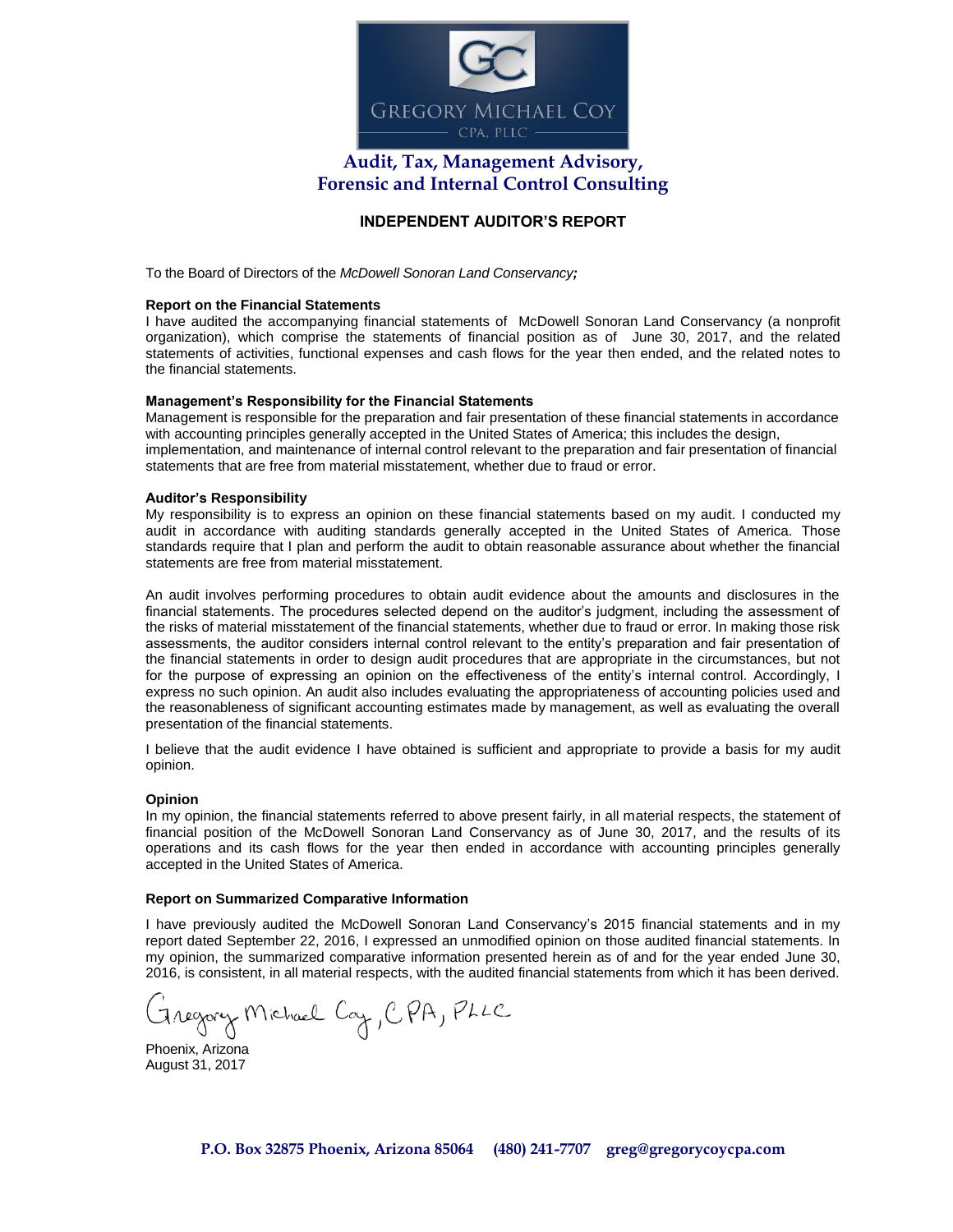### **STATEMENT OF FINANCIAL POSITION**

June 30, 2017 (with comparative totals for June 30, 2016)

### A S S E T S

|                                   | 2017          | 2016           |
|-----------------------------------|---------------|----------------|
| <b>CURRENT ASSETS</b>             |               |                |
| Cash                              | 178,654 \$    | 146,575        |
| Accounts receivable               |               | 315            |
| Contributions receivable          | 25,365        | 180,955        |
| Inventory                         | 12,275        | 12,406         |
| Prepaid expenses                  | 12,323        | 10,835         |
| <b>TOTAL CURRENT ASSETS</b>       | 228,617       | 351,086        |
| <b>CONTRIBUTIONS RECEIVABLE</b>   | 18,499        | 19,286         |
| PROPERTY AND EQUIPMENT, net       | 51,755        | 42,637         |
| <b>INVESTMENTS</b>                | 239,685       | 400,270        |
| <b>INTANGIBLE ASSETS, net</b>     |               | 1,053          |
| <b>OTHER ASSETS</b>               | 6,867         |                |
| <b>LAND HELD FOR CONSERVATION</b> | 383,500       | 383,500        |
| <b>TOTAL ASSETS</b>               | \$<br>928,923 | 1,197,832<br>S |

### LIABILITIES AND NET ASSETS

| <b>CURRENT LIABILITIES</b>       |             |               |
|----------------------------------|-------------|---------------|
| Accounts payable                 | \$<br>7,126 | 6,667<br>- \$ |
| Accrued expenses                 | 21,608      | 26,723        |
| <b>TOTAL CURRENT LIABILITIES</b> | 28,734      | 33,390        |
| <b>DEFERRED RENT</b>             | 15,666      |               |
| <b>TOTAL LIABILITIES</b>         | 44,400      | 33,390        |
| <b>NET ASSETS</b>                |             |               |
| Unrestricted, undesignated       | 98,008      | 45,357        |
| Unrestricted, designated         |             | 214,193       |
| Unrestricted                     | 98,008      | 259,550       |
| Temporarily restricted           | 194,356     | 312,733       |
| Permanently restricted           | 592,159     | 592,159       |
| TOTAL NET ASSETS                 | 884,523     | 1,164,442     |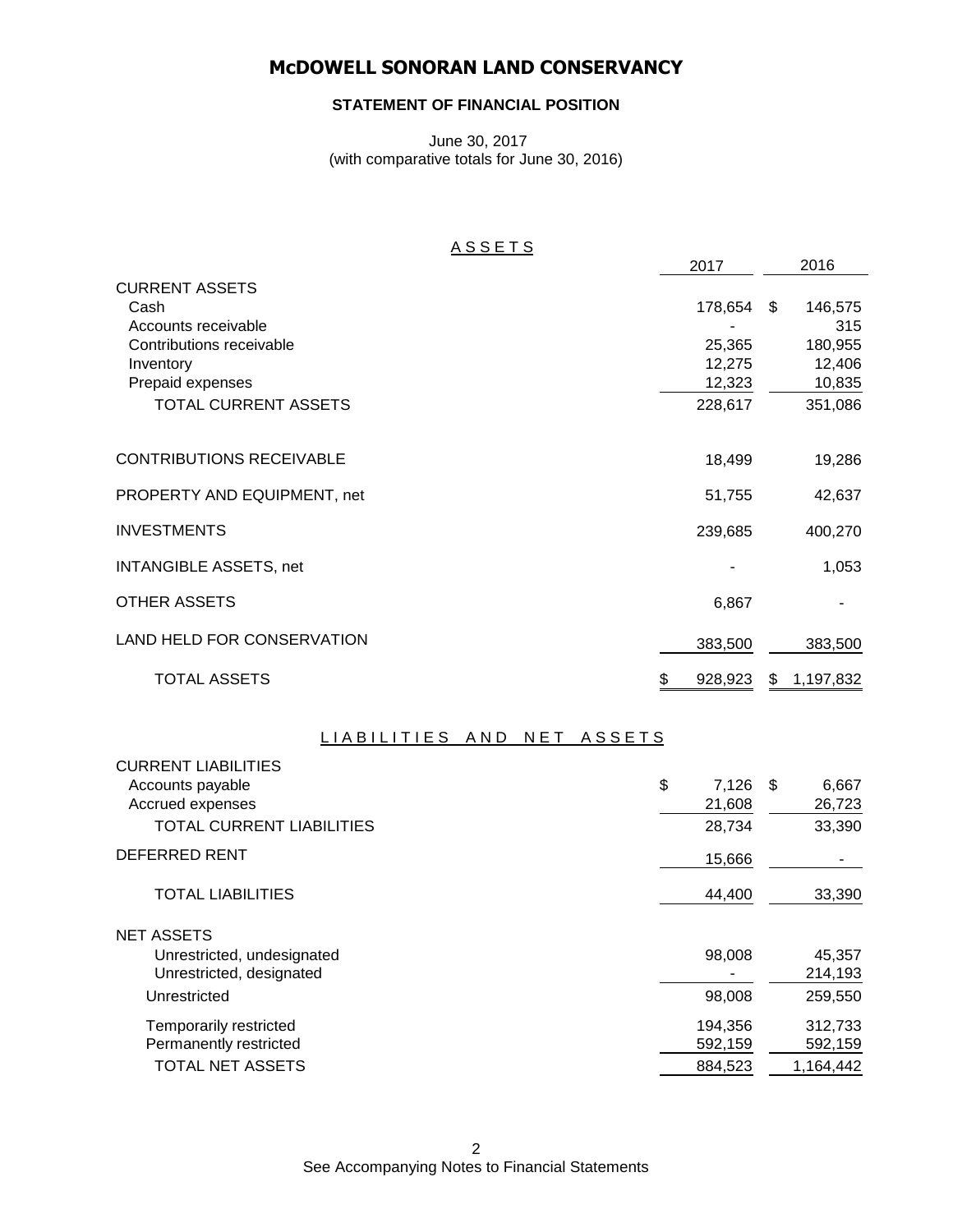### **STATEMENT OF ACTIVITIES**

June 30, 2017 (with comparative totals for the year ended June 30, 2016)

|                                                                                 |                 |               |               |                 | <b>Totals</b> |            |
|---------------------------------------------------------------------------------|-----------------|---------------|---------------|-----------------|---------------|------------|
|                                                                                 |                 | Temporarily   | Permanently   |                 |               |            |
|                                                                                 | Unrestricted    | Restricted    | Restricted    | 2017            |               | 2016       |
| <b>SUPPORT AND REVENUE</b>                                                      |                 |               |               |                 |               |            |
| Contributed volunteer services                                                  | \$<br>1,381,911 | \$            | \$            | \$<br>1,381,911 | \$            | 1,329,001  |
| Contributed rent                                                                |                 | 11,601        |               | 11,601          |               | 44,112     |
| Other contributed materials and services                                        | 2,990           | 17,288        |               | 20,278          |               | 20,370     |
| Contributions                                                                   | 384,289         | 20,500        |               | 404,789         |               | 428,895    |
| Program service revenue                                                         | 10,386          |               |               | 10,386          |               | 17,357     |
| Net realized and unrealized gains (losses)                                      | 11,507          | 24,843        |               | 36,350          |               | (15, 258)  |
| Interest income                                                                 | 969             | 2,675         |               | 3,644           |               | 3,100      |
| Merchandise sales, net of cost of sales                                         | 3,638           |               |               | 3,638           |               | 5,039      |
| Total support and revenue before special<br>events and net assets released from |                 |               |               |                 |               |            |
| restrictions                                                                    | 1,795,690       | 76,907        |               | 1,872,597       |               | 1,832,616  |
| Special events                                                                  |                 |               |               |                 |               |            |
| Revenue from special events                                                     | 64,080          |               |               | 64,080          |               |            |
| Less costs of direct donor benefits                                             | (65, 986)       |               |               | (65, 986)       |               |            |
| Gross profit (loss) on special events                                           | (1,906)         |               |               | (1,906)         |               |            |
| Net assets released from restrictions                                           | 195,284         | (195, 284)    |               |                 |               |            |
| TOTAL SUPPORT AND REVENUE                                                       | 1,989,068       | (118, 377)    |               | 1,870,691       |               | 1,832,616  |
| <b>EXPENSES</b>                                                                 |                 |               |               |                 |               |            |
| Program services:                                                               |                 |               |               |                 |               |            |
| Stewardship                                                                     | 1,727,198       |               |               | 1,727,198       |               | 1,757,077  |
| Advocacy                                                                        | 36,550          |               |               | 36,550          |               | 40,606     |
| Total program services                                                          | 1,763,748       |               |               | 1,763,748       |               | 1,797,683  |
| Supporting services:                                                            |                 |               |               |                 |               |            |
| Management and general                                                          | 145,027         |               |               | 145,027         |               | 116,320    |
| Fundraising                                                                     | 241,835         |               |               | 241,835         |               | 181,695    |
| Total supporting services                                                       | 386,862         |               |               | 386,862         |               | 298,015    |
| <b>TOTAL EXPENSES</b>                                                           | 2,150,610       |               |               | 2,150,610       |               | 2,095,698  |
| <b>CHANGE IN NET ASSETS</b>                                                     | (161, 542)      | (118, 377)    |               | (279, 919)      |               | (263, 082) |
| NET ASSETS, BEGINNING OF YEAR                                                   | 259,550         | 312,733       | 592,159       | 1,164,442       |               | 1,427,524  |
| NET ASSETS, END OF YEAR                                                         | \$<br>98,008    | \$<br>194,356 | \$<br>592,159 | \$<br>884,523   | \$            | 1,164,442  |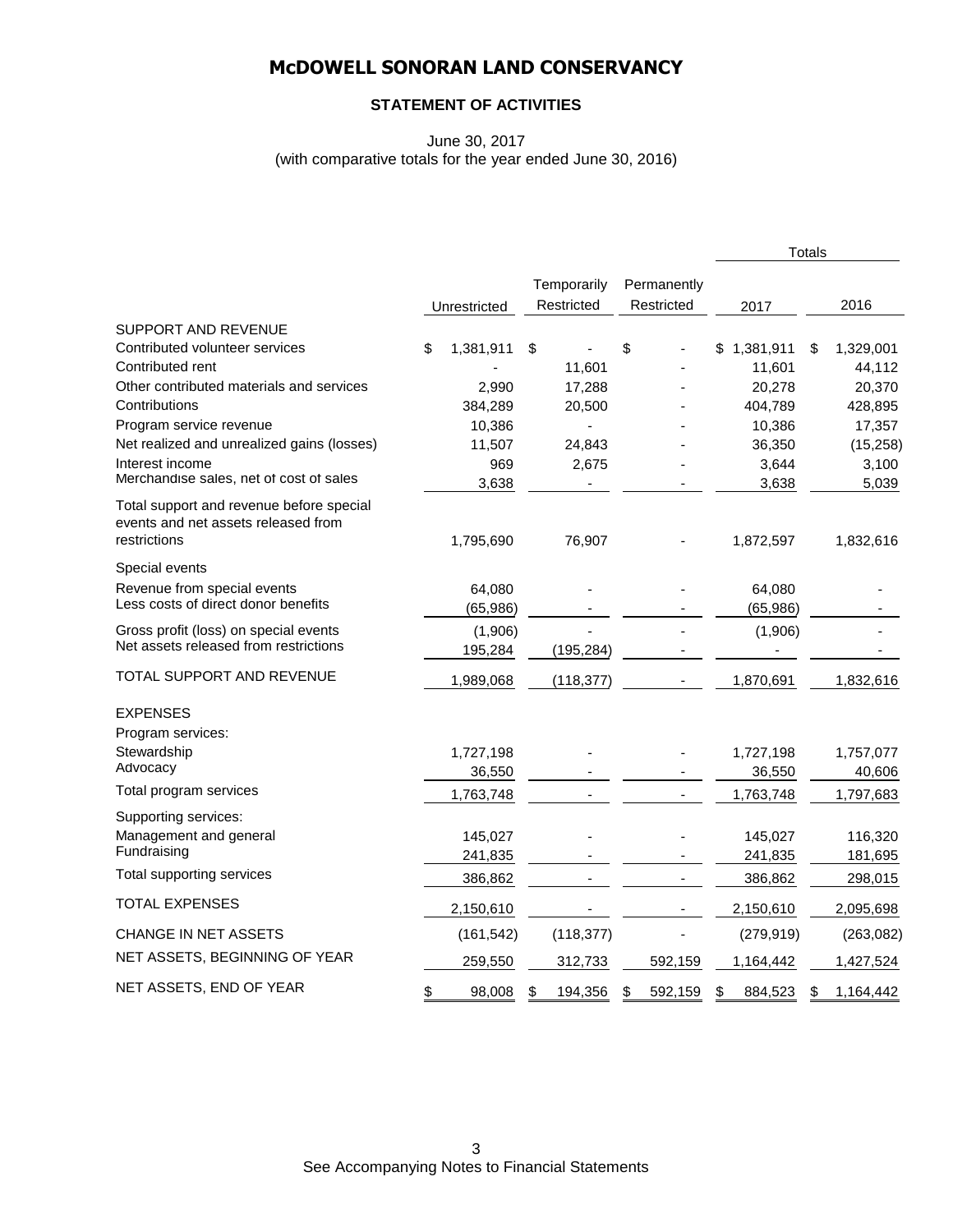### **STATEMENT OF FUNCTIONAL EXPENSE**

June 30, 2017 (with comparative totals for the year ended June 30, 2016)

|                                         |                |             | <b>Supporting Services</b> |    |                           |    |             |                        |                       |           |      |           |
|-----------------------------------------|----------------|-------------|----------------------------|----|---------------------------|----|-------------|------------------------|-----------------------|-----------|------|-----------|
|                                         |                |             | Total                      |    |                           |    |             | Total                  | <b>Total Expenses</b> |           |      |           |
|                                         | Stewardship    | Advocacy    | Program<br>Services        |    | Management<br>and General |    | Fundraising | Supporting<br>Services |                       | 2017      |      | 2016      |
| Salaries, payroll taxes and benefits \$ | 251,311 \$     |             | 251,311                    | \$ | 58,758                    | \$ | 180,468     | 239,226<br>\$          | -\$                   | 490,537   | - \$ | 482,723   |
| Employee search costs                   |                |             |                            |    | 18,254                    |    |             | 18,254                 |                       | 18,254    | S    |           |
| Copier lease                            | 4,158          |             | 4,158                      |    | 693                       |    | 2,079       | 2,772                  |                       | 6,930     |      | 2,385     |
| Telephone and internet                  | 2,318          |             | 2,318                      |    | 538                       |    | 1,747       | 2,285                  |                       | 4,603     |      | 4,690     |
| Depreciation and amortization           |                |             |                            |    | 16,468                    |    |             | 16,468                 |                       | 16,468    |      | 16,932    |
| Occupancy                               | 42,404         | ٠           | 42,404                     |    | 7,003                     |    | 20,744      | 27,747                 |                       | 70,151    |      | 56,627    |
| Supplies and materials                  | 10,026         | ۰           | 10,026                     |    | 1,193                     |    | 3,160       | 4,353                  |                       | 14,379    |      | 9,999     |
| Fundraising                             |                |             |                            |    |                           |    | 29,793      | 29,793                 |                       | 29,793    |      | 31,718    |
| Program Services                        | 1,412,931      | 36,550      | 1,449,481                  |    |                           |    |             |                        |                       | 1,449,481 |      | 1,445,728 |
| Professional fees                       |                |             |                            |    | 21,201                    |    |             | 21,201                 |                       | 21,201    |      | 17,845    |
| Dues, subs and meetings                 | 1,317          |             | 1,317                      |    | 651                       |    | 1,786       | 2,437                  |                       | 3,754     |      | 2,431     |
| Insurance                               | 2,733          |             | 2,733                      |    | 3,328                     |    | 2,058       | 5,386                  |                       | 8,119     |      | 8,018     |
| Bank, CC and payroll fees               |                | ٠           |                            |    | 9,437                     |    |             | 9,437                  |                       | 9,437     |      | 8,092     |
| Postage and printing                    |                |             | -                          |    | 946                       |    |             | 946                    |                       | 946       |      | 1,713     |
| Other expense                           |                |             |                            |    | 6,557                     |    |             | 6,557                  |                       | 6,557     |      | 6,797     |
|                                         | 1,727,198<br>S | 36,550<br>S | \$1,763,748                | \$ | 145,027                   | \$ | 241,835     | \$<br>386,862          | \$                    | 2,150,610 | \$   | 2,095,698 |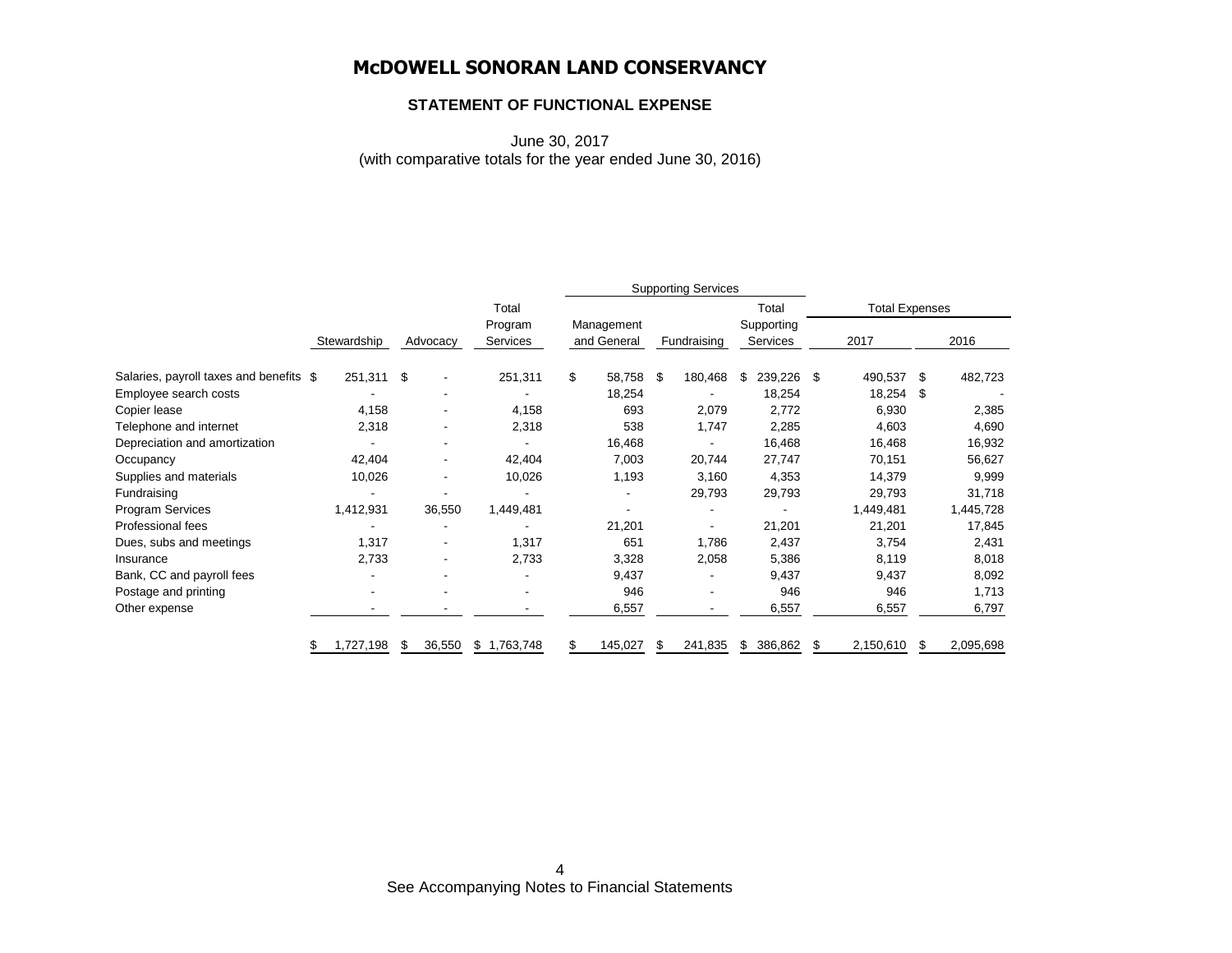### **STATEMENT OF CASH FLOWS**

June 30, 2017

(with comparative totals for the year ended June 30, 2016)

|                                                          |               | 2017            | 2016 |            |  |
|----------------------------------------------------------|---------------|-----------------|------|------------|--|
| CASH FLOWS FROM OPERATING ACTIVITIES                     |               |                 |      |            |  |
| Change in net assets                                     | \$            | $(279, 919)$ \$ |      | (263, 082) |  |
| Adjustment to reconcile change in net assets to net cash |               |                 |      |            |  |
| provided by operating activities:                        |               |                 |      |            |  |
| Depreciation and amortization                            |               | 16,468          |      | 16,932     |  |
| Net realized and unrealized (gain)/loss on investments   |               | (36, 350)       |      | 15,258     |  |
| Changes in operating assets and liabilities:             |               |                 |      |            |  |
| Decrease (increase) in:                                  |               |                 |      |            |  |
| Accounts receivable                                      |               | 315             |      | 378        |  |
| Contributions receivable                                 |               | 156,377         |      | 161,384    |  |
| Inventory                                                |               | 131             |      | (2, 441)   |  |
| Prepaid expenses                                         |               | (1,488)         |      | (1,679)    |  |
| Other assets                                             |               | (6, 867)        |      |            |  |
| Increase (decrease) in:                                  |               |                 |      |            |  |
| Accounts payable                                         |               | 459             |      | 2,507      |  |
| Accrued expenses                                         |               | (5, 115)        |      | 5,774      |  |
| Deferred rent                                            |               | 15,666          |      |            |  |
| Net cash provided by (used in) operating activities      |               | (140, 323)      |      | (64, 969)  |  |
| CASH FLOWS FROM INVESTING ACTIVITIES                     |               |                 |      |            |  |
| Purchases of investments                                 |               | (3,644)         |      |            |  |
| Proceeds from investments                                |               | 200,579         |      | 106,613    |  |
| Purchases of property and equipment                      |               | (24, 533)       |      |            |  |
| Net cash used in investing activities                    |               | 172,402         |      | 106,613    |  |
| <b>NET CHANGE IN CASH</b>                                |               | 32,079          |      | 41,644     |  |
| CASH, BEGINNING OF YEAR                                  |               | 146,575         |      | 104,931    |  |
| CASH, END OF YEAR                                        | \$            | 178,654         | \$   | 146,575    |  |
| SUPPLEMENTAL DISCLOSURES:                                |               |                 |      |            |  |
| Cash paid for interest                                   | $\frac{3}{2}$ |                 | \$   |            |  |
| Cash paid for income taxes                               | \$            |                 | \$   |            |  |
|                                                          |               |                 |      |            |  |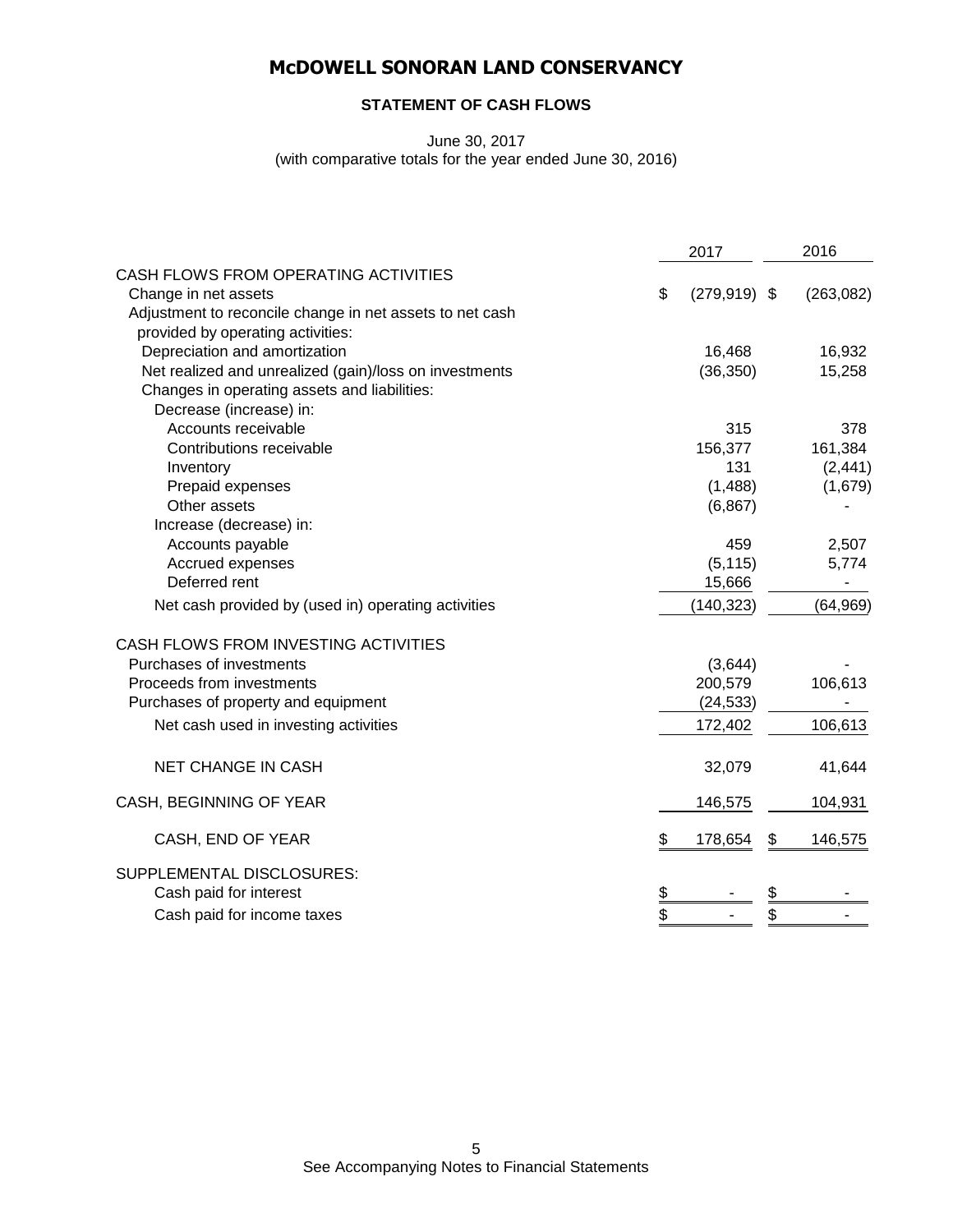NOTES TO FINANCIAL STATEMENTS

June 30, 2017 (with comparative totals for the year ended June 30, 2016)

#### **(1) Organization purpose and summary of significant accounting policies**

*Organization purpose* – *McDowell Sonoran Land Conservancy* (the "Conservancy") is an Arizona nonprofit corporation incorporated in January 1991 and is located in Scottsdale, Arizona. The Conservancy's mission is to champion the sustainability of the McDowell Sonoran Preserve (the "Preserve") for the benefit of this and future generations. As Stewards, the Conservancy connects the community to the Preserve through education, research, advocacy, partnerships and safe, respectful access. The Conservancy operates under the trade name of the McDowell Sonoran Conservancy. Program services include:

*Stewardship –* to create, maintain and enhance operational structures and policies to provide a solid base for achieving the Conservancy's goals of desert preservation and stewardship. The Conservancy accomplishes its Stewardship mission and delivers program services through nine volunteer Steward programs. Its research mission is to conduct ecological and historical research and monitoring through its McDowell Sonoran Conservancy Field Institute that informs the ongoing management of the Preserve and its education efforts. Research is administered through the Citizen Science program, in conjunction with the Conservancy's Field Institute. The Conservancy's Education mission is to offer and promote community educational programs on the necessity for and the methods to achieve an appreciation, preservation, and stewardship of our natural environment. Education programming is delivered by the Tour program, Nature Guides program, Pathfinders program, and Steward Education program. Preserve stewardship is undertaken by the Patrol program and the Construction and Maintenance program.

*Advocacy* – to take a written or spoken stance on matters that affect the acquisition and completion of the Preserve, the Preserve's ecological integrity and appropriate public access and use.

*Other services* – to work in cooperation with the City of Scottsdale and its Preserve division, helping to educate the public, coordinate volunteers, advocate land preservation, and acquire land for preservation purposes. The Conservancy also works with other organizations to promote the Conservancy's vision, including Arizona State University, Scottsdale Community College, Arizona Game and Fish Department, and Arizona Geological Survey.

The significant accounting policies followed by the Conservancy are as follows:

*Basis of presentation* - The Conservancy is required to report information regarding its financial position and activities according to three classes of net assets: unrestricted net assets, temporarily restricted net assets, and permanently restricted net assets.

*Use of estimates* - The preparation of financial statements in conformity with U.S. generally accepted accounting principles requires management to make estimates and assumptions that affect the reported amounts of assets and liabilities and disclosure of contingent assets and liabilities at the date of the financial statements and reported amounts of revenues and expenses during the reporting period. Due to their prospective nature, actual results could differ from those estimates.

*Prior period summarized information* - The financial statements include certain prior year summarized comparative information in total, but not by net asset class. Such information does not include sufficient detail to constitute a presentation in conformity with U.S. generally accepted accounting principles. Accordingly, such information should be read in conjunction with the financial statements for the year ended June 30, 2016, from which the summarized information was derived.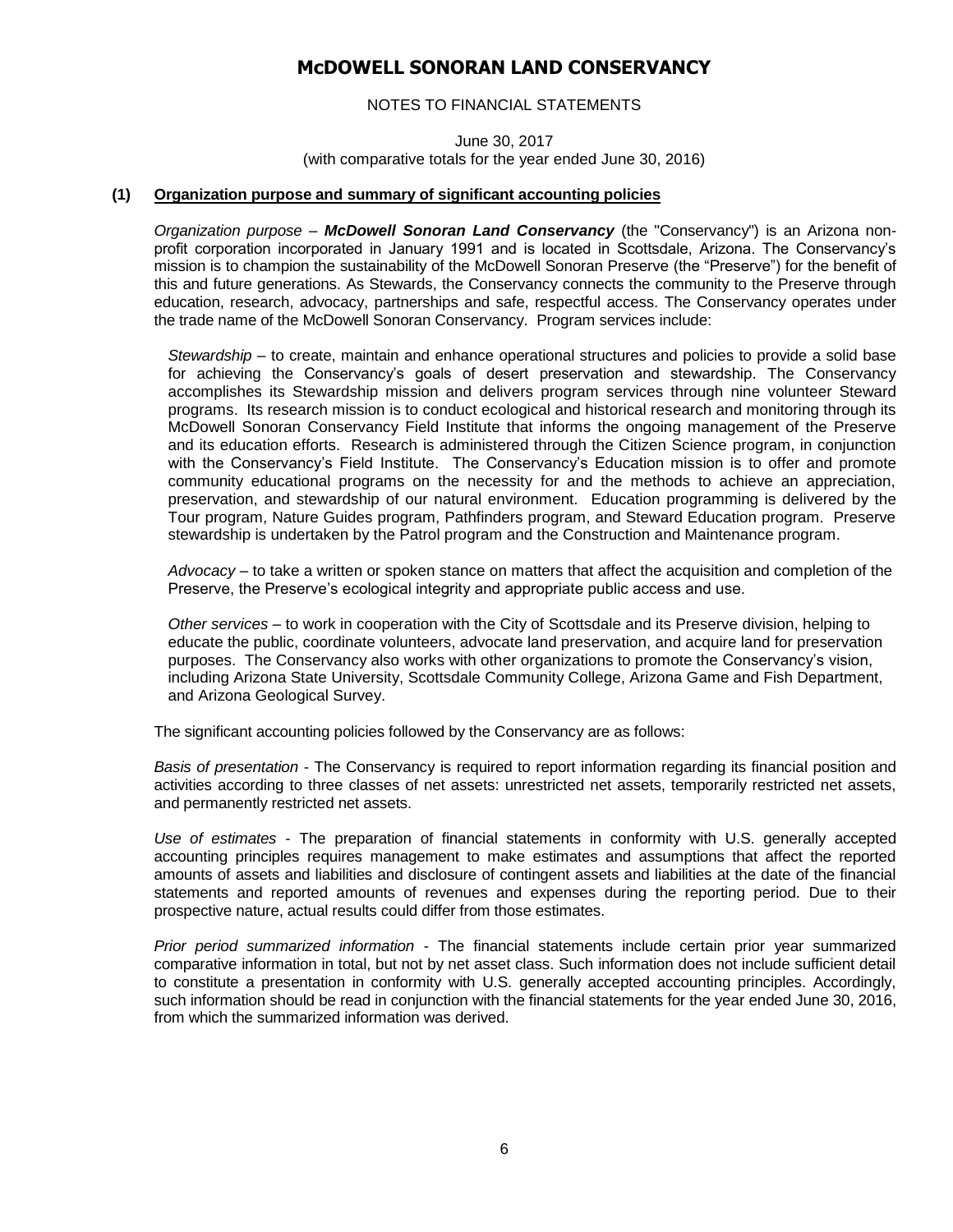### NOTES TO FINANCIAL STATEMENTS

June 30, 2017 (with comparative totals for the year ended June 30, 2016)

#### **(1) Organization purpose and summary of significant accounting policies - continued**

*Cash* - Cash includes cash and, at times, cash equivalents consisting of highly liquid financial instruments purchased with original maturities of three months or less. Deposits at financial institutions are insured in limited amounts by the Federal Deposit Insurance Corporation (FDIC). The Organization maintains cash balances at financial institutions which may, at times, exceed the amount insured by the Federal Deposit Insurance Corporation (FDIC), and therefore, the Organization is at risk of loss of these funds should the financial institution become insolvent.

*Accounts receivable* – Accounts receivable consist of program service fees and exchange transaction revenue due within one year. The Conservancy, at times, grants credit without collateral to its funders. Management provides for probable uncollectible amounts through a charge to earnings and a credit to a valuation allowance based on its assessment of the current status of individual balances. Balances that are still outstanding after management has used reasonable collection efforts are written off through a charge to the valuation allowance and a credit to accounts receivable. Although the Conservancy does not require collateral on its accounts receivable, credit risk with respect to accounts receivable is limited due to the fact that accounts receivable are not significant in amount at June 30, 2017 and 2016. At June 30, 2017 and 2016, management considers the accounts receivable to be fully collectible and, therefore, no allowance for doubtful accounts has been provided.

*Contributions receivable* - Unconditional promises to give (contributions receivable) are recognized as revenues in the period the promise is received and as assets, decreases of liabilities, or expenses depending on the form of the benefits received. Conditional promises to give are recognized only when the conditions on which they depend are substantially met. Unconditional promises to give that are to be collected within one year are recorded at net realizable value. Unconditional promises to give that are expected to be collected in future years are recorded at the present value of their estimated future cash flows. The discounts on those amounts are computed using rates applicable to the years in which the promises are received. At June 30, 2017, the discount rate on long term contributions receivable was approximately 2% for contributions receivable in future years. Management provides for probable uncollectible amounts through a charge to earnings and a credit to a valuation allowance based on their assessment of the current status of individual accounts. Balances that are still outstanding after management has used reasonable collection efforts are written off through a charge to the valuation allowance and a credit to receivables.

*Inventory* – Inventories consists of items held for sale (primarily books, clothing, posters and other small items) and are recorded at cost on a first-in first-out basis.

*Property and equipment and related depreciation* - Purchased property and equipment is valued at cost and donated property and equipment is recorded at fair value at the date of the gift to the Conservancy. Maintenance and repairs are charged to operations when incurred. Betterments and renewals in excess of \$3,000 are capitalized. When property and equipment is sold or otherwise disposed of, the asset account and related accumulated depreciation account are relieved, and any gain or loss is included in operations. Depreciation of property and equipment is computed on a straight-line basis over the following estimated useful lives:

Furniture, fixtures and equipment 3 to 7 years Leasehold improvements **10** years 10 years 10 years 10 years 10 years 10 years 10 years 10 years 10 years 10 years 10 years 10 years 10 years 10 years 10 years 10 years 10 years 10 years 10 years 10 years 10 years 10 years website 3 years 3 years 3 years 3 years 3 years 3 years 3 years 3 years 3 years 3 years 3 years 3 years 3 years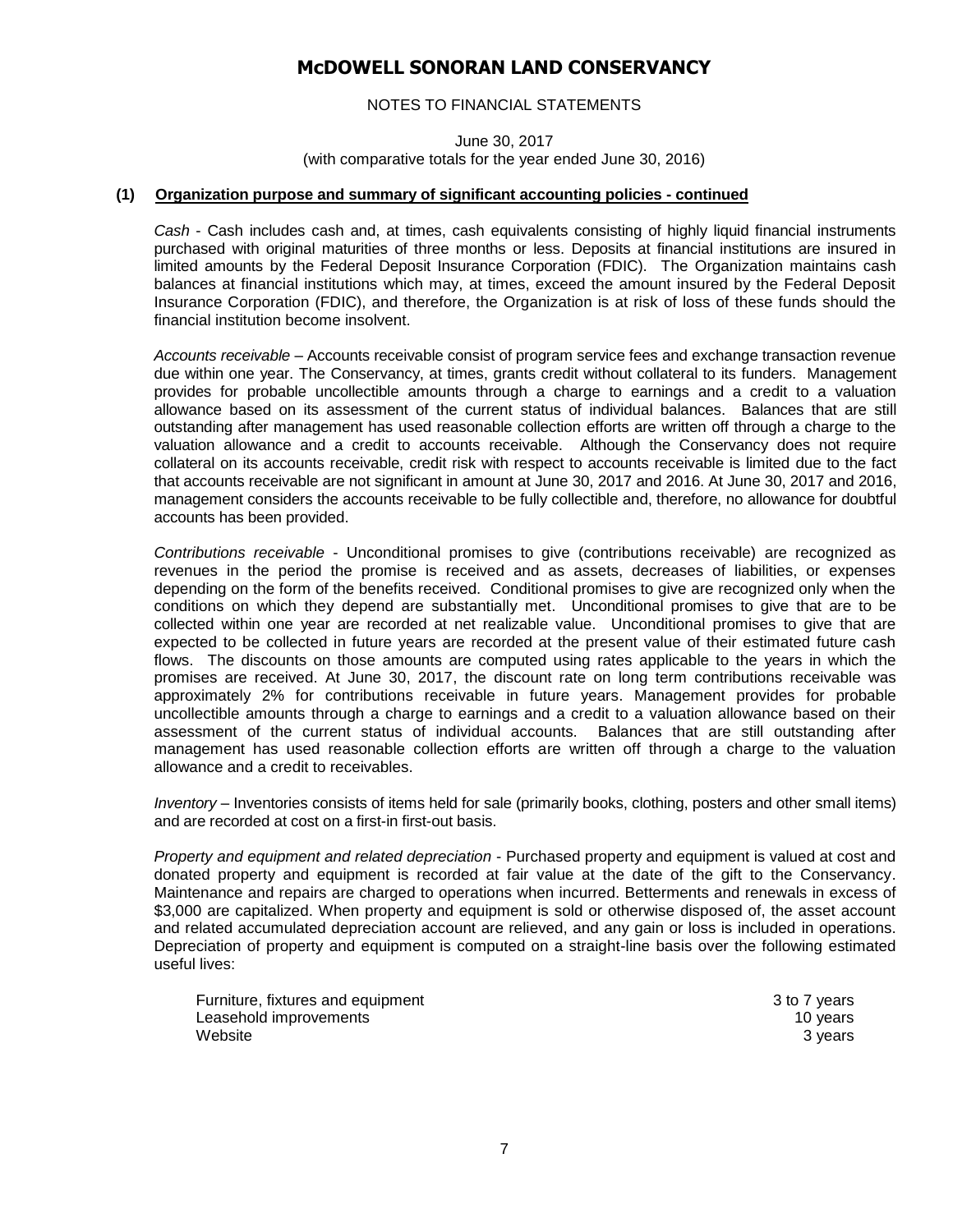### NOTES TO FINANCIAL STATEMENTS

June 30, 2017 (with comparative totals for the year ended June 30, 2016)

#### **(1) Organization purpose and summary of significant accounting policies - continued**

Donations of property and equipment are recorded as contributions at their estimated fair value at the date of the donation. Such donations are reported as increases in unrestricted net assets unless the donor has restricted the donated asset for a specific purpose. Assets donated with explicit restrictions regarding their use and contributions of cash that must be used to acquire property and equipment are reported as restricted contributions absent donor stipulations regarding how long those donated assets must be maintained. The Conservancy reports expirations of donor restrictions when the donated or acquired assets are placed in service as instructed by the donor. The Conservancy reclassifies temporarily restricted net assets to unrestricted net assets at that time.

*Land held for conservation* – Land held for conservation consists of certain undeveloped desert land located in the City of Scottsdale, AZ and held for the purpose of conservation. The land was donated to the Conservancy and is recorded at the fair value of the land at the date of gift. The land is donor restricted to be maintained in perpetuity and is included in the Conservancy's permanently restricted net assets at June 30, 2017 and 2016.

*Intangible assets* – Intangible assets are valued at cost or, if donated, at fair value at the date of the gift to the Conservancy. Intangible assets consist of a logo that was designed for the Conservancy during 2011 and is recorded at the estimated fair value of \$15,800 for the design and other services donated to organization. The logo is amortized on a straight-line basis over its estimated useful life of 5 years. Accumulated amortization is \$15,800 and \$14,747 for the years ended June 30, 2017 and 2016, respectively. Amortization expense is \$1,053 and \$3,160 for the years ended June 30, 2017 and 2016, respectively, and is included in depreciation and amortization expense on the accompanying statement of functional expenses. Intangible assets became fully amortized during 2017.

*Impairment of long-lived assets* – The Conservancy accounts for long-lived assets in accordance with the provisions of *Accounting for the Impairment of Long-Lived Assets.* This accounting standard requires that long-lived assets be reviewed for impairment whenever events or changes in circumstances indicate that the carrying amount of an asset may not be recoverable. Recoverability of assets to be held and used is measured by a comparison of the carrying amount of an asset to future cash flows to be expected to be generated by the asset. If such assets are considered to be impaired, the impairment to be recognized is measured by the amount by which the carrying value of the assets exceeds the fair value of the assets. Assets to be disposed of are reported at the lower of the carrying amount or fair value less costs to sell. Management believes that no long-lived assets have any impairment of value.

*Revenue recognition* - The Conservancy recognizes program services revenue as services are rendered. Funding sources may, at their discretion, request reimbursement for expenses or return of funds, or both, as a result of noncompliance by the Conservancy with terms of the grant or contract. Merchandise sales are recognized as earned when goods are sold. Merchandise sales of \$3,638 and \$5,039 are presented net of cost of sales of \$11,865 and \$13,068, for the years ended June 30, 2017 and June 30, 2016, respectively.

*Contributions* - Contributions received are recorded as unrestricted, temporarily restricted, or permanently restricted support depending on the existence and/or nature of any donor restrictions. All donor-restricted support is reported as an increase in temporarily or permanently restricted net assets depending on the nature of the restriction. When a restriction expires (that is, when a stipulated time restriction ends or purpose restriction is accomplished), temporarily restricted net assets are reclassified to unrestricted net assets and reported in the Statement of Activities as net assets are released from restrictions.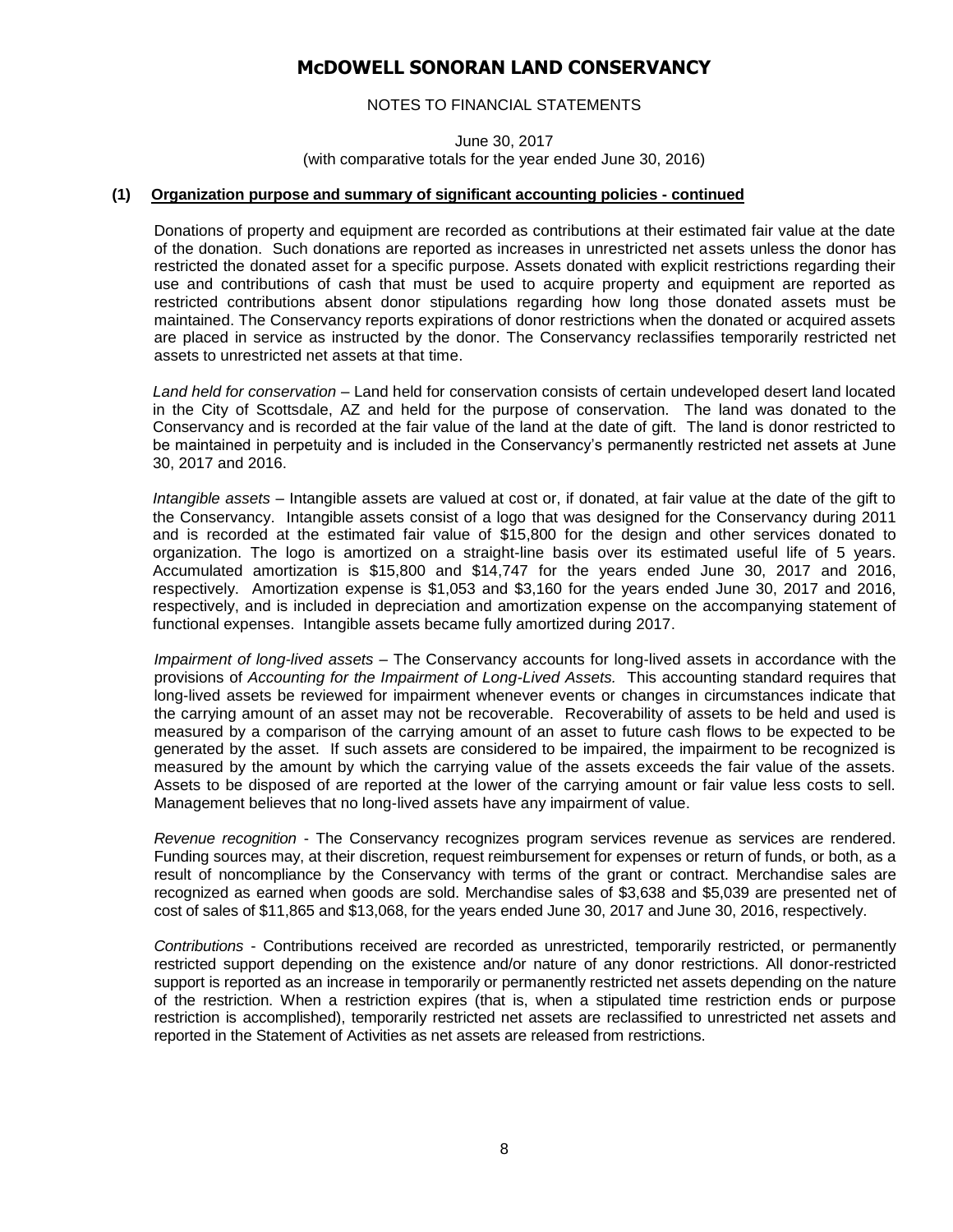### NOTES TO FINANCIAL STATEMENTS

June 30, 2017 (with comparative totals for the year ended June 30, 2016)

#### **(1) Organization purpose and summary of significant accounting policies - continued**

*Donated materials and services* - Donated materials and professional services are recorded at their estimated values if they enhance the Conservancy's nonfinancial assets or require specialized skills that the Conservancy would normally purchase, if not provided by donation. The Conservancy recognized approximately \$1,381,911 (74% of total revenue) and \$1,329,001 (73% of total revenue) of time that was contributed during the years ended June 30, 2017 and 2016, respectively, by the Conservancy's Stewards and others whose services met the recognition criteria. Other volunteers donate a significant amount of time to the Conservancy's program services. No amounts have been reflected in the financial statements for these other volunteer services, since they did not meet the recognition requirements under generally accepted accounting standards.

*Special events revenue* - The Conservancy conducts special events in which a portion of the gross proceeds paid by the participant represents payment for the direct cost of the benefits received by the participant at the event. Unless a verifiable, objective means exists to demonstrate otherwise, the fair value of meals and entertainment provided at special events is measured at the actual cost to the Conservancy. The direct costs of the special events, which ultimately benefit the donor rather than the Conservancy, are recorded as costs of direct donor benefits in the accompanying statement of activities.

*Functional allocation of expenses* - The costs of providing programs and other activities have been presented on a functional basis in the statements of activities and functional expenses. Directly identifiable expenses are charged to programs and supporting services. Certain costs have been allocated among the program and supporting services benefited based on management's estimate of time and/or resources devoted to each activity.

*Income tax status* - The Conservancy qualifies as a tax-exempt organization under Section 501(c)(3) of the Internal Revenue Code and, therefore, there is no provision for income taxes. In addition, the Conservancy qualifies for the charitable contribution deduction under Section 170 of the code and has been classified as an entity that is not a private foundation. Income determined to be unrelated business taxable income (UBTI) would be taxable.

The Conservancy has adopted *Accounting for Uncertainty in Income Taxes*. This standard clarifies the accounting for uncertainty in tax positions taken or expected to be taken in a tax return, including issues relating to financial statement recognition and measurement. This standard provides that the tax effects from an uncertain tax position can be recognized in the financial statements only if the position is "morelikely-than-not" to be sustained if the position were to be challenged by a taxing authority. The standard also provides guidance on measurement, classification, interest and penalties, and disclosure. The tax years ended 2014, 2015, and 2016 are still open to audit for both federal and state purposes. The Conservancy has processes presently in place to ensure the maintenance of its tax-exempt status; its exemption; to identify and report unrelated income; to determine its filing and tax obligations in jurisdictions for which it has nexus; and to identify and evaluate other matters that may be considered tax positions. The Conservancy has determined there is no impact on the accompanying financial statements related to the adoption of this standard.

*Subsequent events -* The Conservancy evaluated subsequent events after the statement of financial position date of June 30, 2017 through August 31, 2017 which was the date the Conservancy's financial statements were available to be issued. No conditions were noted that did not exist as of June 30, 2017, but arose subsequent to that date.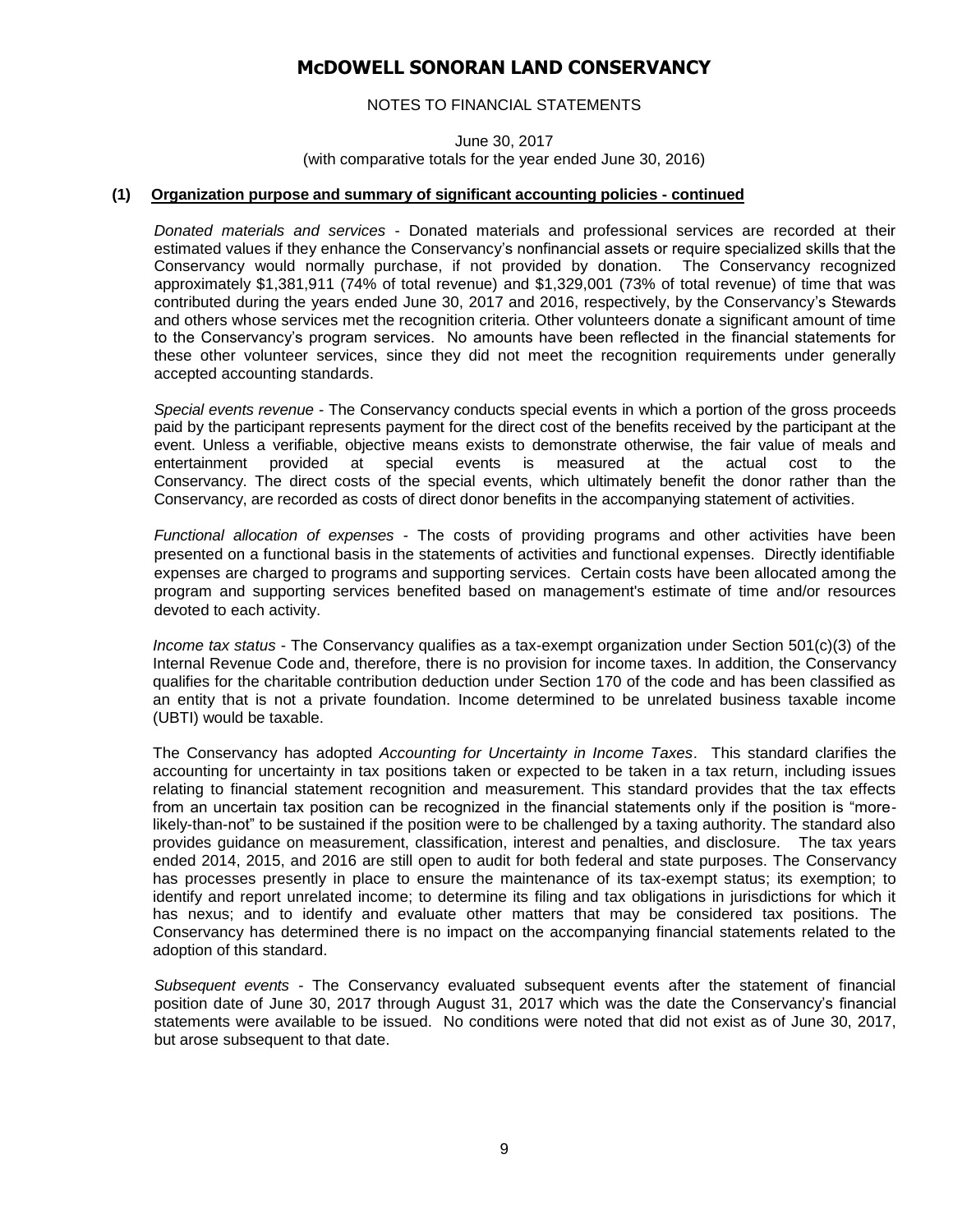### NOTES TO FINANCIAL STATEMENTS

### June 30, 2017 (with comparative totals for the year ended June 30, 2016)

#### **(2) Contributions receivable**

| Contributions receivable consist of:                                       | 2017                   | 2016 |                    |  |
|----------------------------------------------------------------------------|------------------------|------|--------------------|--|
| Contributions due in less than 1 year<br>Contributions due in 1 to 5 years | \$<br>25,365<br>25,001 |      | 180,955<br>24,602  |  |
| Gross contributions receivable<br>Allowance<br><b>Discount</b>             | 50,366<br>(6,502)      |      | 205,557<br>(5,316) |  |
| Total contributions receivable, net                                        | 43.864                 |      | 200.241            |  |

#### **(3) Investments and fair value measurements**

The Conservancy reports its investments in equity securities that have readily determinable fair values, and all investments in debt securities, at fair value. The fair values of investments are based on quoted market prices. Investments are exposed to various risks, such as interest rate, market, and credit risks. At June 30, 2017 and 2016, permanently restricted endowment investments are held in a pooled endowment fund at a local community foundation. Investments consist of permanently restricted donations made to the fund and the related unexpended net investment income (loss). Also see Note 7 "Permanently restricted net assets and endowment". At June 30, 2017 and 2016, the strategic reserve fund investments are held in various mutual funds at financial institutions. During the year, the board approved withdrawals from the strategic reserve fund totaling \$182,403 to fund operations. The strategic reserve fund investments are approximately 0% and 14% of total assets at June 30, 2017 and 2016, respectively.

| Investments consist of:                           | 2017          | 2016    |  |  |
|---------------------------------------------------|---------------|---------|--|--|
| Permanently restricted endowment                  | \$<br>208,659 | 208,659 |  |  |
| Temporarily restricted endowment                  | 29.957        | 11,339  |  |  |
| Unrestricted endowment                            |               | 9.200   |  |  |
| Strategic reserve fund investments (unrestricted) | 1,069         | 171,072 |  |  |
|                                                   | 239,685       | 400,270 |  |  |

The Conservancy has adopted authoritative guidance related to *accounting for fair values of investments*. This standard defines fair value, establishes a framework for measuring fair value, and expands disclosure requirements. This standard defines fair value as the price that would be received to sell an asset or paid to transfer a liability (an "exit price") on the measurement date in the principal or most advantageous market for the asset or liability in an orderly transaction between market participants (with no compulsion to buy or sell). Based on the standard *accounting for fair values of investments,* the Conservancy has set up a valuation framework that provides a fair value hierarchy that prioritizes the inputs to valuation techniques used to measure fair value. The hierarchy gives the highest priority to unadjusted quoted prices in active markets for identical assets or liabilities (Level 1 measurements) and the lowest priority to unobservable inputs (Level 3 measurements).

The three levels of the fair value hierarchy are as follows:

*Level 1* Inputs to the valuation methodology are unadjusted quoted prices in active markets for identical assets or liabilities.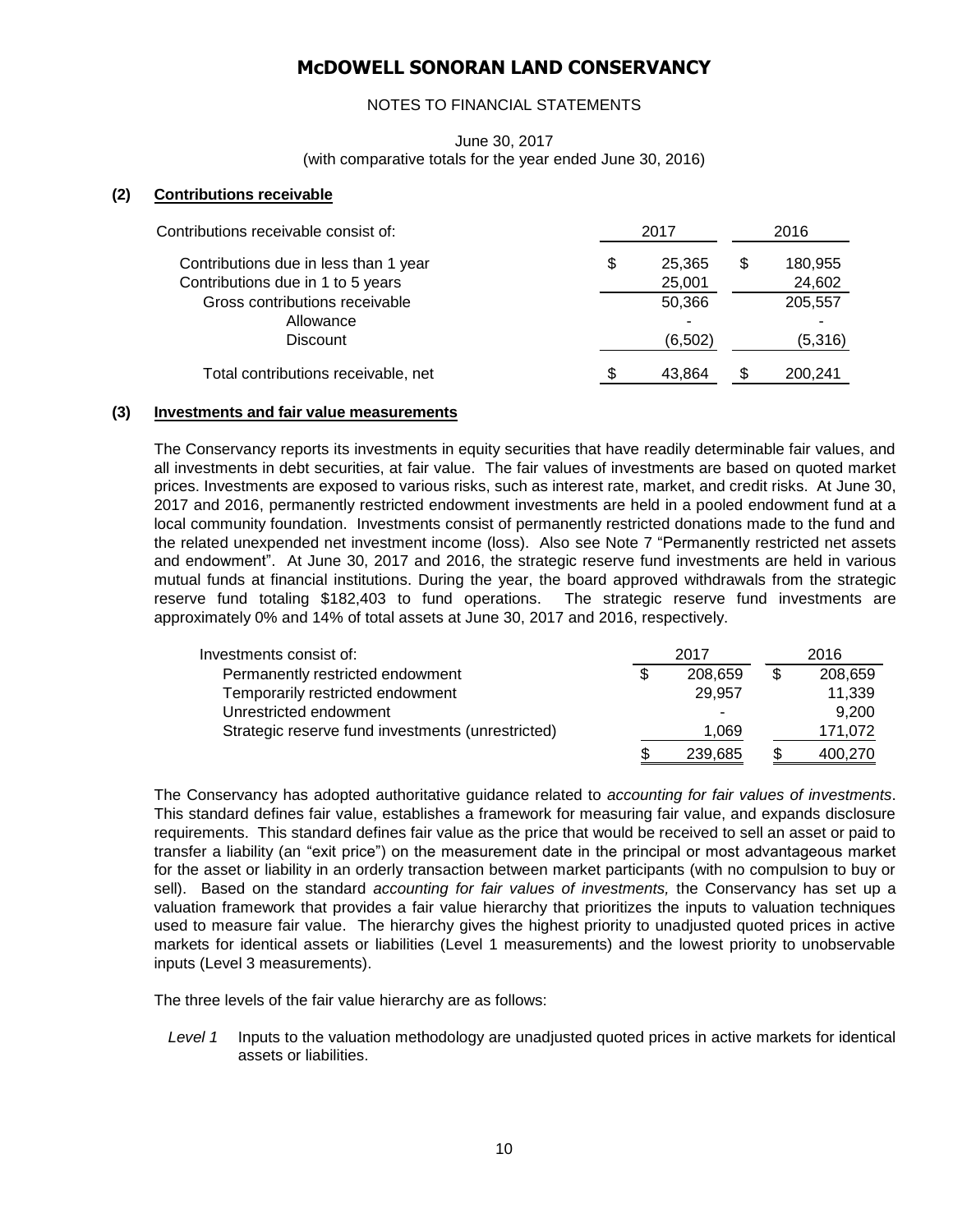### NOTES TO FINANCIAL STATEMENTS

June 30, 2017 (with comparative totals for the year ended June 30, 2016)

### **(3) Investments and fair value measurements (continued)**

*Level 2* Inputs to the valuation methodology include:

- Quoted prices for similar assets or liabilities in active markets;
- Quoted prices for identical or similar assets or liabilities in inactive markets;
- Inputs other than quoted prices that are observable for the asset or liability (i.e., interest rates, yield curves, etc.);
- Inputs that are derived principally from or corroborated by observable market data by correlation or other means.

If the asset or liability has a specified (contractual) term, the Level 2 input must be observable for substantially the full term of the asset or liability.

*Level 3* Inputs to the valuation methodology are unobservable and significant to the fair value measurement.

Fair values of assets are measured as follows:

|                                                    |   | Level 1 |     | Level 2 |   | Total   |
|----------------------------------------------------|---|---------|-----|---------|---|---------|
| Marketable domestic fixed income mutual funds      | S | 59,682  | \$. | ۰       | S | 59,682  |
| Marketable international fixed income mutual funds |   | 29,242  |     |         |   | 29,242  |
| Marketable domestic equity mutual funds            |   | 65,673  |     |         |   | 65,673  |
| Marketable international equity mutual funds       |   | 61,599  |     | ۰       |   | 61,599  |
| Closely held equity securities                     |   |         |     | 23.489  |   | 23,489  |
| Other                                              |   |         |     |         |   |         |
| Total                                              |   | 216,196 |     | 23,489  |   | 239,685 |

For assets and liabilities measured at fair value on a recurring basis, the fair value hierarchy requires the use of observable market data when available. In instances where inputs used to measure fair value fall into different levels of the fair value hierarchy, the fair value measurement has been determined based upon the lowest level input that is significant to the fair value measurement in its entirety.

### **(4) Property and equipment**

| Property and equipment consist of: | 2017          | 2016         |  |  |
|------------------------------------|---------------|--------------|--|--|
| Cost or donated value:             |               |              |  |  |
| Furniture, fixtures and equipment  | \$<br>106,080 | \$<br>95,629 |  |  |
| Website                            | 59,392        | 54,391       |  |  |
| Leasehold improvements             |               | 24,314       |  |  |
| Total cost or donated value        | 165,472       | 174,334      |  |  |
| Accumulated depreciation           | (113, 717)    | (131, 697)   |  |  |
| Net property and equipment         | 51.755        | 42.637       |  |  |

During 2017, the Conservancy moved into a new office facility and abandoned certain leasehold improvements associated with the previous facility with a cost value of and accumulated depreciation of \$24,314.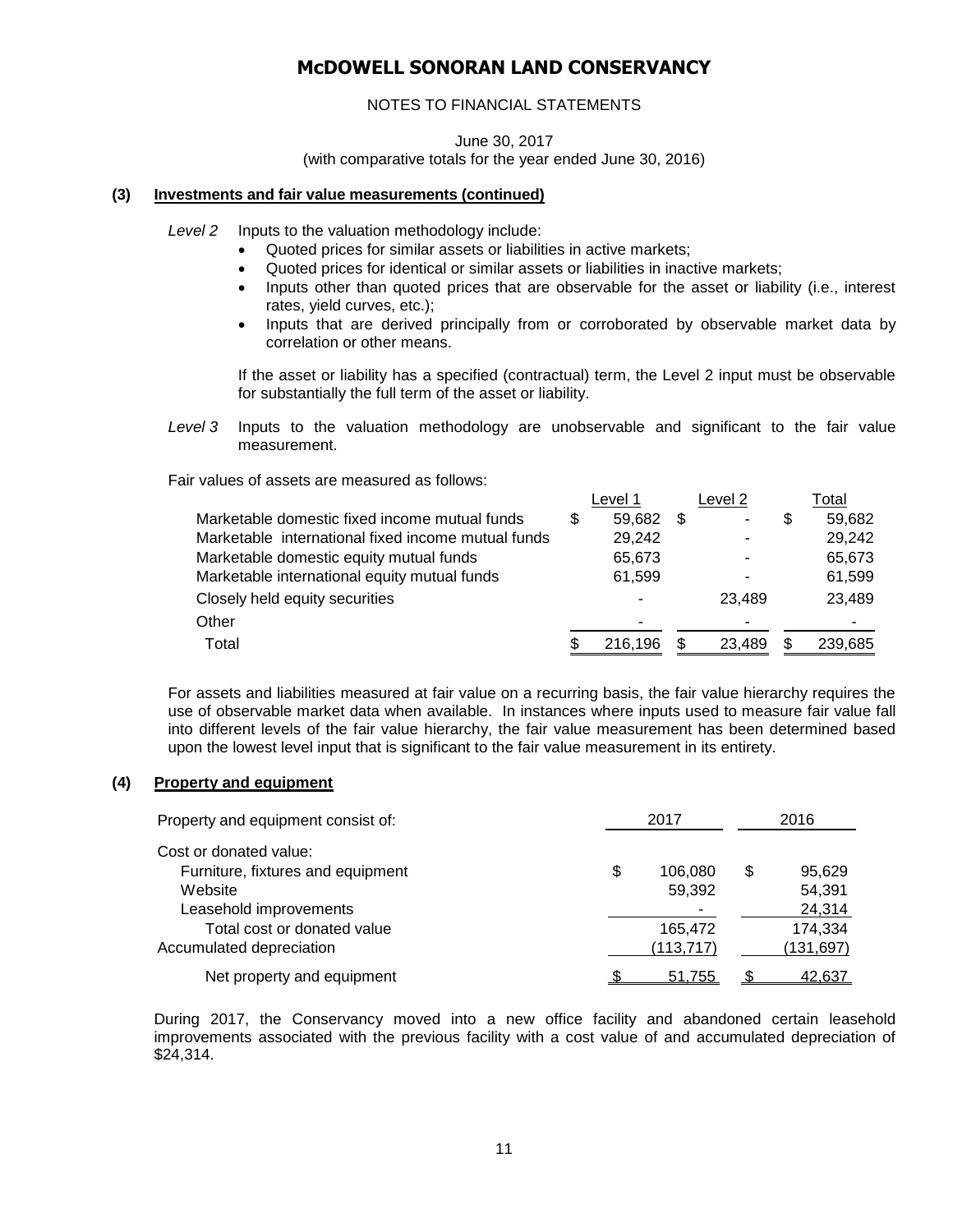### NOTES TO FINANCIAL STATEMENTS

June 30, 2017 (with comparative totals for the year ended June 30, 2016)

#### **(4) Property and equipment (continued)**

Depreciation expense charged to operations is \$15,415 and \$13,772 for the years ended June 30, 2017 and 2016, respectively. Amortization expense of \$1,053 and \$3,160 related to intangible assets for the years ended June 30, 2017 and 2016, respectively, is included in depreciation and amortization expense.

#### **(5) Lease commitments**

In October 2006, the Conservancy committed to a 10 year office lease. The property owner of the leased office agreed to donate the monthly rental and utility payments to the Conservancy at an estimated fair value of \$11,601 and \$44,112 per year for the years ended June 30, 2017 and 2016, respectively. In accordance with the terms of the lease, the Conservancy is required to pay certain annual common area maintenance and operating costs to the landlord. Common area maintenance and operating costs are \$1,633 and \$4,223, for the years ended June 30, 2017 and 2016, respectively. The lease ended in fiscal year 2017, was not renewed and the Conservancy entered into a lease agreement for new facility with a term of 64 months beginning on September 1, 2016.

Minimum future lease payments (excluding the donated office space) under non-cancellable operating leases having remaining terms in excess of one year at June 30, 2017, are as follows:

| Years Ending June 30,               |   |         |
|-------------------------------------|---|---------|
| 2018                                | S | 47,910  |
| 2019                                |   | 49,586  |
| 2020                                |   | 49,721  |
| 2021                                |   | 51,087  |
| 2022                                |   | 25,962  |
| Thereafter                          |   |         |
| Total minimum future lease payments |   | 224,266 |

Total rental expense (including donated office space) was \$57,296 and \$46,497 for the year 2017 and 2016, respectively. In the normal course of business, operating leases are generally renewed or replaced by other leases.

#### **(6) Temporarily restricted net assets**

| Temporarily restricted net assets consist of the following: |    | 2017    | 2016 |         |  |
|-------------------------------------------------------------|----|---------|------|---------|--|
| Purpose restrictions:                                       |    |         |      |         |  |
| Stewardship                                                 | \$ | 14.896  | \$   | 14,896  |  |
| Endowment earnings                                          |    | 29,957  |      | 11,339  |  |
| Research                                                    |    | 30,103  |      | 10,260  |  |
| PACE fund disabled & children education                     |    | 2,202   |      | 2,202   |  |
| Field Institute Director position                           |    | 73.334  |      | 73.795  |  |
| Time restrictions:                                          |    |         |      |         |  |
| Contributions receivable                                    |    | 43,864  |      | 200,241 |  |
| Total temporarily restricted net assets                     | S  | 194,356 | \$   | 312,733 |  |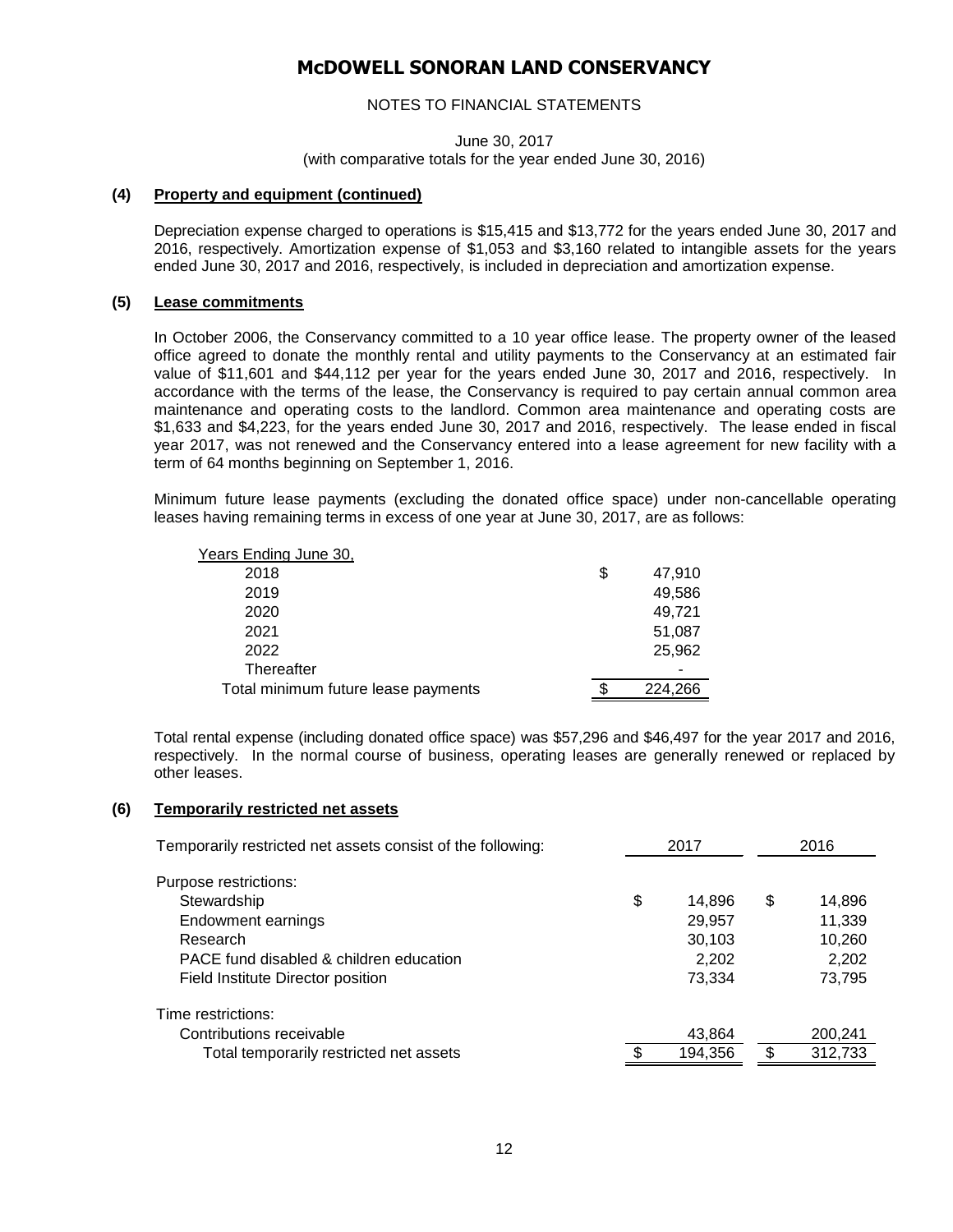### NOTES TO FINANCIAL STATEMENTS

June 30, 2017

(with comparative totals for the year ended June 30, 2016)

#### **(7) Board designated net assets**

|     | Board designated net assets consist of the following:                                                          |    | 2017                          |    | 2016                          |  |  |
|-----|----------------------------------------------------------------------------------------------------------------|----|-------------------------------|----|-------------------------------|--|--|
|     | Strategic reserve fund                                                                                         | \$ |                               |    | 194,193                       |  |  |
|     | New office                                                                                                     |    |                               |    | 20,000                        |  |  |
|     | Total board restricted net assets                                                                              | £. |                               | £. | 214,193                       |  |  |
| (8) | Permanently restricted net assets and endowment<br>Permanently restricted net assets consist of the following: |    | 2017                          |    | 2016                          |  |  |
|     | Land held for conservation<br>Permanently restricted donations<br>Total permanently restricted net assets      | \$ | 383,500<br>208,659<br>592.159 | \$ | 383,500<br>208,659<br>592.159 |  |  |

Permanently restricted land held for conservation is approximately 41% and 32% of total assets at June 30, 2017 and 2016, respectively.

The endowment donations have been permanently restricted by various donors. The earnings on these funds are temporarily restricted until expended by the board. The Conservancy's endowments consist of land held for conservation, permanently restricted donations and temporarily restricted investment earnings. As required by generally accepted accounting principles, net assets associated with the endowment funds, including funds designated by the board of directors to function as endowments, are classified and reported based on the existence or absence of donor-imposed restrictions.

The board of directors of the Conservancy has interpreted the Uniform Prudent Management of Institutional Funds Act of 2006 (UPMIFA) as requiring the preservation of the fair value of the original donation as of the donation date of the donor-restricted endowment funds absent explicit donor stipulations to the contrary. As a result of this interpretation, the Conservancy classifies as permanently restricted net assets (a) the original value of gifts donated to the permanent endowment, (b) the original value of subsequent gifts to the permanent endowment, and (c) accumulations to the permanent endowment made in accordance with the direction of the applicable donor gift instrument at the time the accumulation is added to the fund.

The remaining portion of the donor-restricted endowment fund that is not classified in permanently restricted net assets is classified as temporarily restricted net assets until those amounts are appropriated for expenditure by the organization in a manner consistent with the standard of prudence prescribed by UPMIFA.

In accordance with UPMIFA, the Conservancy considers the following factors in making a determination to appropriate or accumulate donor-restricted endowment funds:

- (1) The duration and preservation of the fund
- (2) The purposes of the Conservancy and the donor-restricted endowment fund
- (3) General economic conditions
- (4) The possible effect of inflation and deflation
- (5) The expected total return from income and the appreciation of investments
- (6) Other resources of the Conservancy
- (7) The investment policies of the Conservancy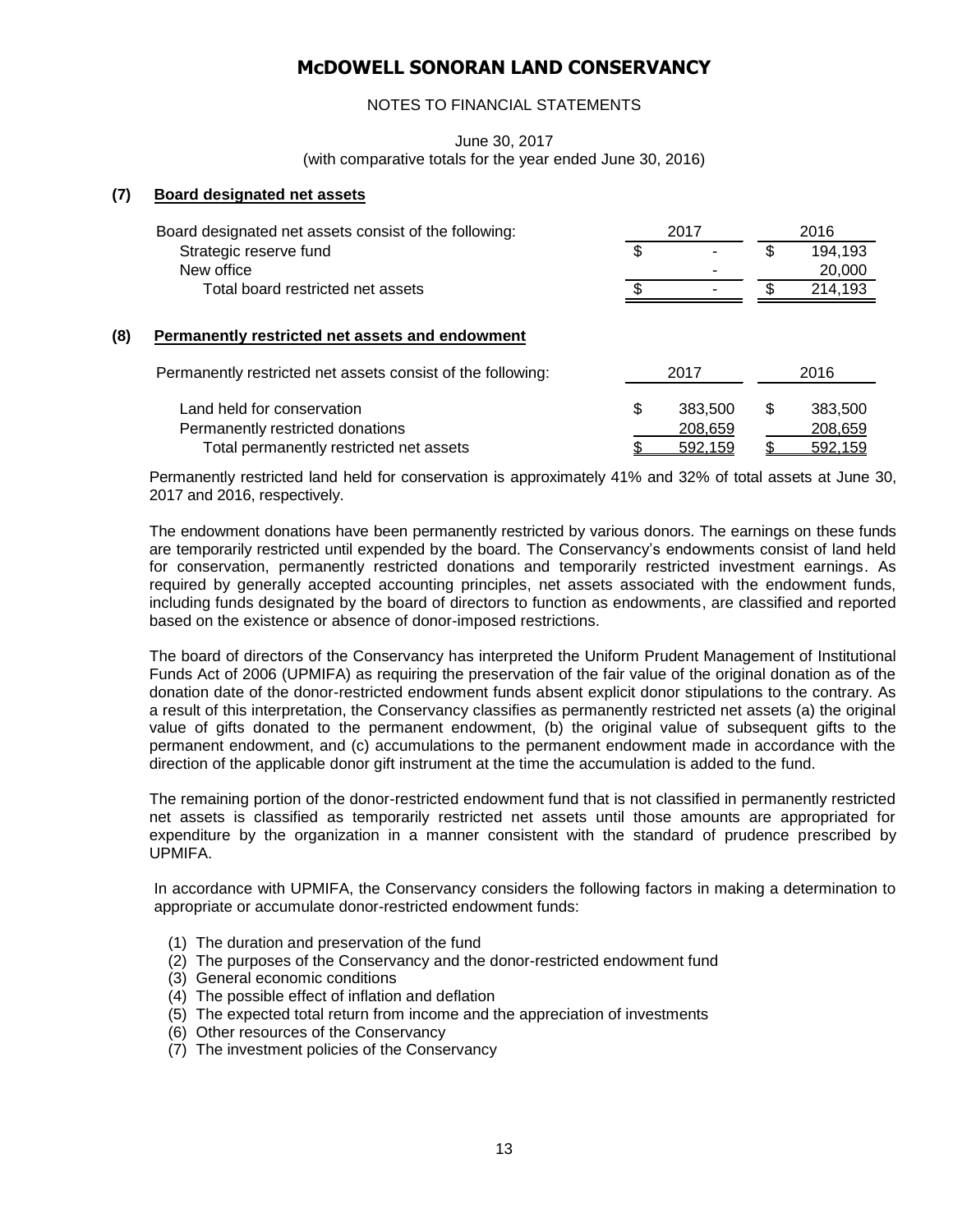### NOTES TO FINANCIAL STATEMENTS

June 30, 2017

(with comparative totals for the year ended June 30, 2016)

### **(8) Permanently restricted net assets and endowment (continued)**

Changes in Endowment net assets for the year ended June 30, 2017 are as follows:

|                                                                                         | Unrestricted |       | Temporarily<br>restricted |         | Permanently<br>restricted |         |   | Total   |
|-----------------------------------------------------------------------------------------|--------------|-------|---------------------------|---------|---------------------------|---------|---|---------|
| Land held for conservation, beginning of<br>year<br>Endowment investments, beginning of |              | ٠     | \$                        |         | \$                        | 383,500 | S | 383,500 |
| year                                                                                    |              |       |                           | 11,339  |                           | 208,659 |   | 219,998 |
| Net realized & unrealized gains (losses)                                                |              |       |                           | 24,843  |                           |         |   | 24,843  |
| Interest income                                                                         |              |       |                           | 2,675   |                           |         |   | 2,675   |
| Contributions                                                                           |              |       |                           |         |                           |         |   | ۰       |
| Amounts appropriated for expenditure                                                    |              | 8,900 |                           | (8,900) |                           |         |   |         |
| Total, end of year                                                                      |              | 8,900 |                           | 29,957  | \$                        | 592,159 |   | 631,016 |

Changes in Endowment net assets for the year ended June 30, 2016 are as follows:

|                                                                                         |              |       |            | Temporarily |            | Permanently |   |         |
|-----------------------------------------------------------------------------------------|--------------|-------|------------|-------------|------------|-------------|---|---------|
|                                                                                         | Unrestricted |       | restricted |             | restricted |             |   | Total   |
| Land held for conservation, beginning of<br>year<br>Endowment investments, beginning of | \$           | ٠     | \$         | ۰           | \$         | 383,500     | S | 383,500 |
| year                                                                                    |              |       |            | 27,322      |            | 184,859     |   | 212,181 |
| Net realized & unrealized gains (losses)                                                |              |       |            | (8,675)     |            |             |   | (8,675) |
| Interest income                                                                         |              |       |            | 1,892       |            |             |   | 1,892   |
| Contributions                                                                           |              | ۰     |            |             |            | 23,800      |   | 23,800  |
| Amounts appropriated for expenditure                                                    |              | 9,200 |            | (9,200)     |            |             |   |         |
| Total, end of year                                                                      |              | 9,200 |            | 11,339      |            | 592,159     |   | 612,698 |

The Conservancy has adopted investment and spending policies for endowment assets that attempt to provide a predictable stream of funding to programs supported by its endowment while seeking to maintain the purchasing power of the endowment assets. Under this policy, the endowment assets are invested in a manner that is intended to produce results while assuming a moderate level of investment risk. The Conservancy's spending and investment policies work together to achieve this objective.

The Conservancy's annual appropriations are at the discretion of the Board unless specific instructions were provided by the endowment donors. The current spending policy is 5% to 7% of the annual market value of the endowment, as determined annually by the Board. In the event the current market value of the endowment is less than the historical gift value, spending will continue at 5% to 7% of the market value, unless donor agreements do not permit spending in this circumstance or as otherwise determined by the Board. For the years ended June 30, 2017 and 2016, investment earnings of \$8,900 and \$9,200 respectively, were appropriated for expenditure by the Board.